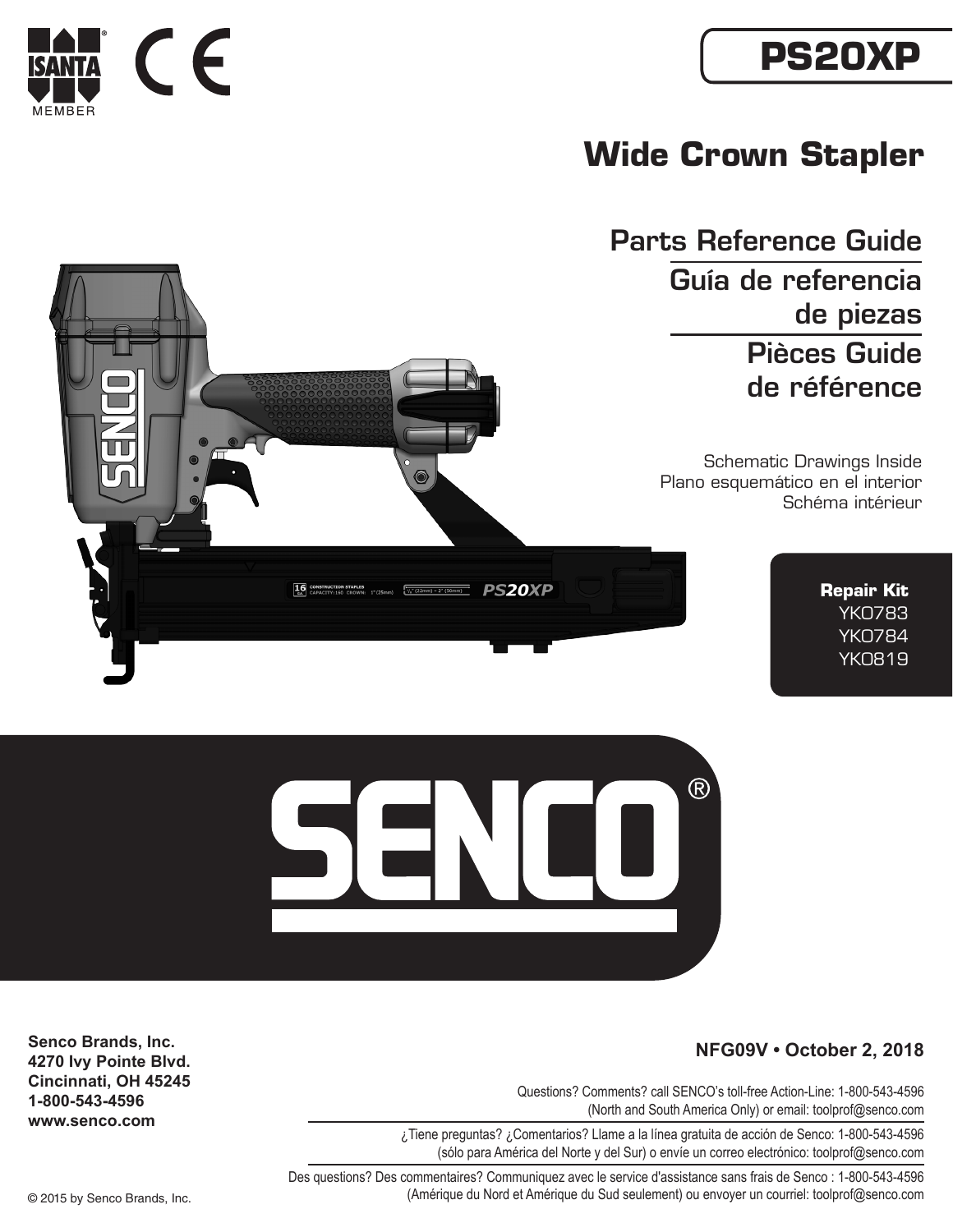

KB6689







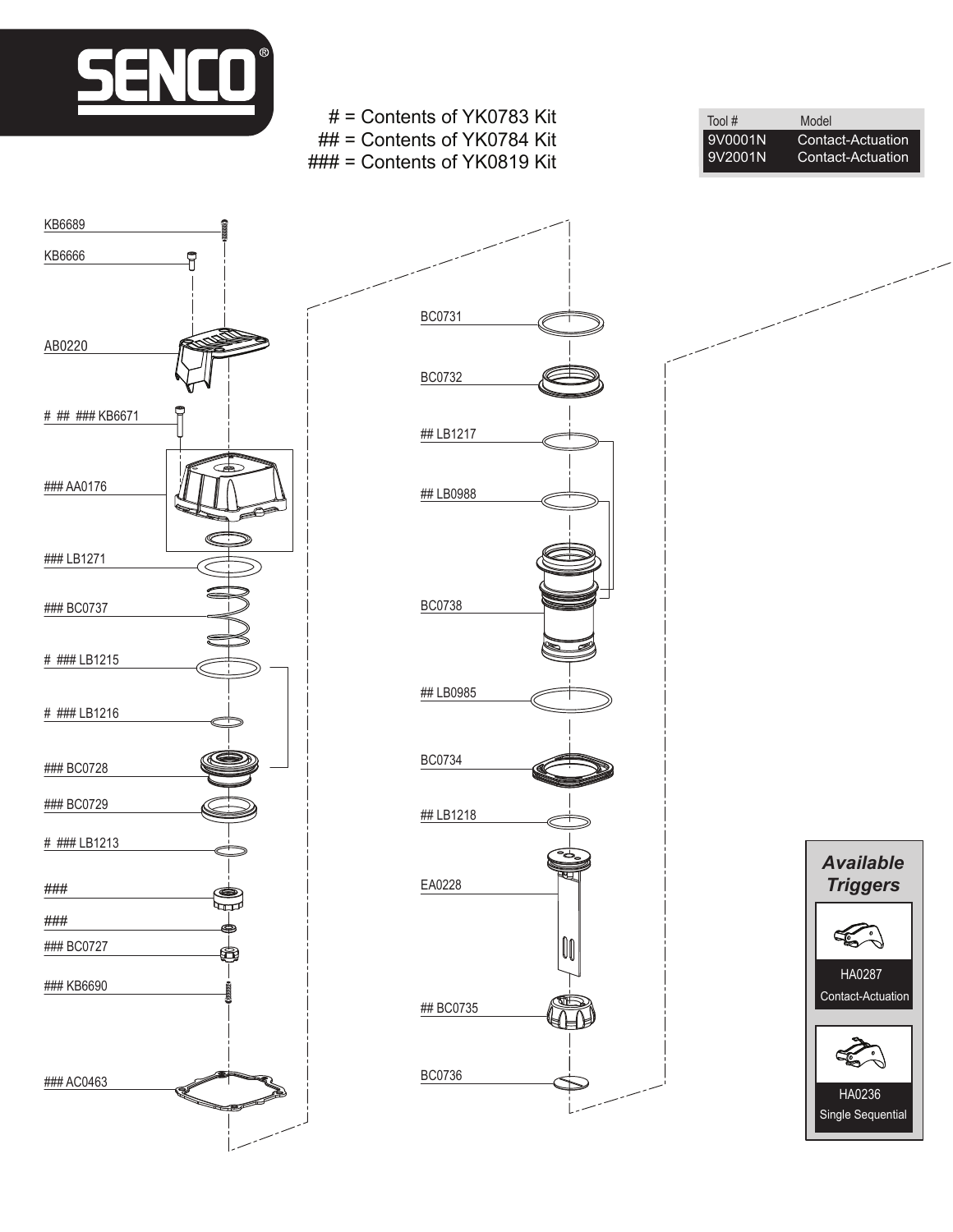## **Wide Crown Stapler** *PS20XP*